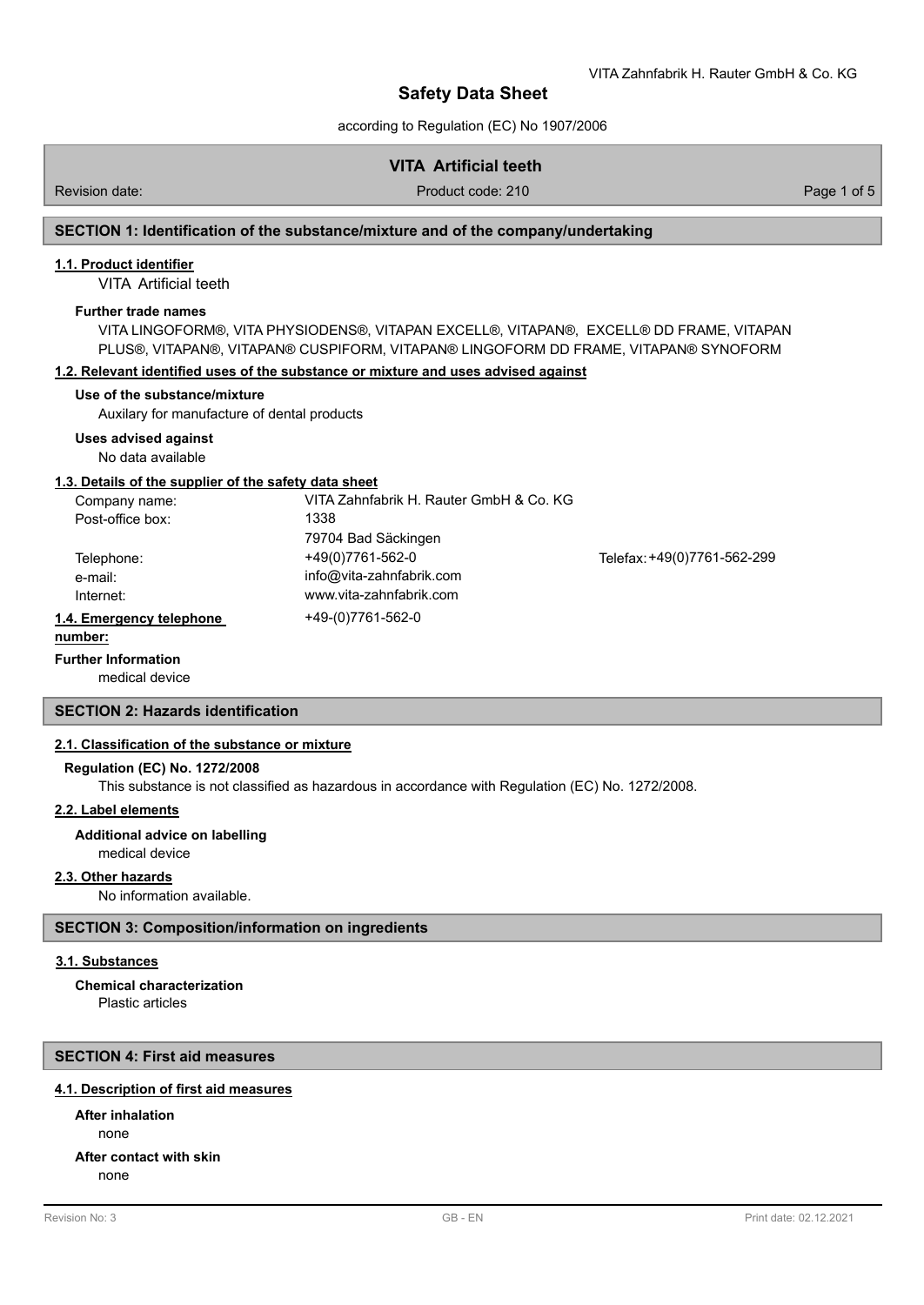according to Regulation (EC) No 1907/2006

| <b>VITA Artificial teeth</b>                                                                  |                                                                                 |             |  |  |
|-----------------------------------------------------------------------------------------------|---------------------------------------------------------------------------------|-------------|--|--|
| Revision date:                                                                                | Product code: 210                                                               | Page 2 of 5 |  |  |
| After contact with eyes                                                                       | Rinse immediately carefully and thoroughly with eye-bath or water.              |             |  |  |
| After ingestion<br>none                                                                       |                                                                                 |             |  |  |
| 4.2. Most important symptoms and effects, both acute and delayed<br>No information available. |                                                                                 |             |  |  |
| المطالح واللواحد ومستوا وتستحدث والمتحدد والمتحدد                                             | 4.3. Indication of any immediate medical attention and special treatment needed |             |  |  |

Treat symptomatically.

### **SECTION 5: Firefighting measures**

### **5.1. Extinguishing media**

#### **Suitable extinguishing media**

Co-ordinate fire-fighting measures to the fire surroundings.

### **5.2. Special hazards arising from the substance or mixture**

Non-flammable.

# **5.3. Advice for firefighters**

In case of fire: Wear self-contained breathing apparatus.

### **Additional information**

Collect contaminated fire extinguishing water separately. Do not allow entering drains or surface water.

# **SECTION 6: Accidental release measures**

### **6.1. Personal precautions, protective equipment and emergency procedures**

### **General measures**

No special measures are necessary.

### **6.2. Environmental precautions**

Do not allow to enter into surface water or drains.

# **6.3. Methods and material for containment and cleaning up**

### **Other information**

Take up mechanically. Treat the recovered material as prescribed in the section on waste disposal.

### **6.4. Reference to other sections**

Safe handling: see section 7 Personal protection equipment: see section 8 Disposal: see section 13

#### **SECTION 7: Handling and storage**

## **7.1. Precautions for safe handling**

#### **Advice on safe handling**

No special measures are necessary.

# **Advice on protection against fire and explosion**

No special fire protection measures are necessary.

#### **Further information on handling**

No special measures are necessary.

### **7.2. Conditions for safe storage, including any incompatibilities**

# **Requirements for storage rooms and vessels**

No special measures are necessary.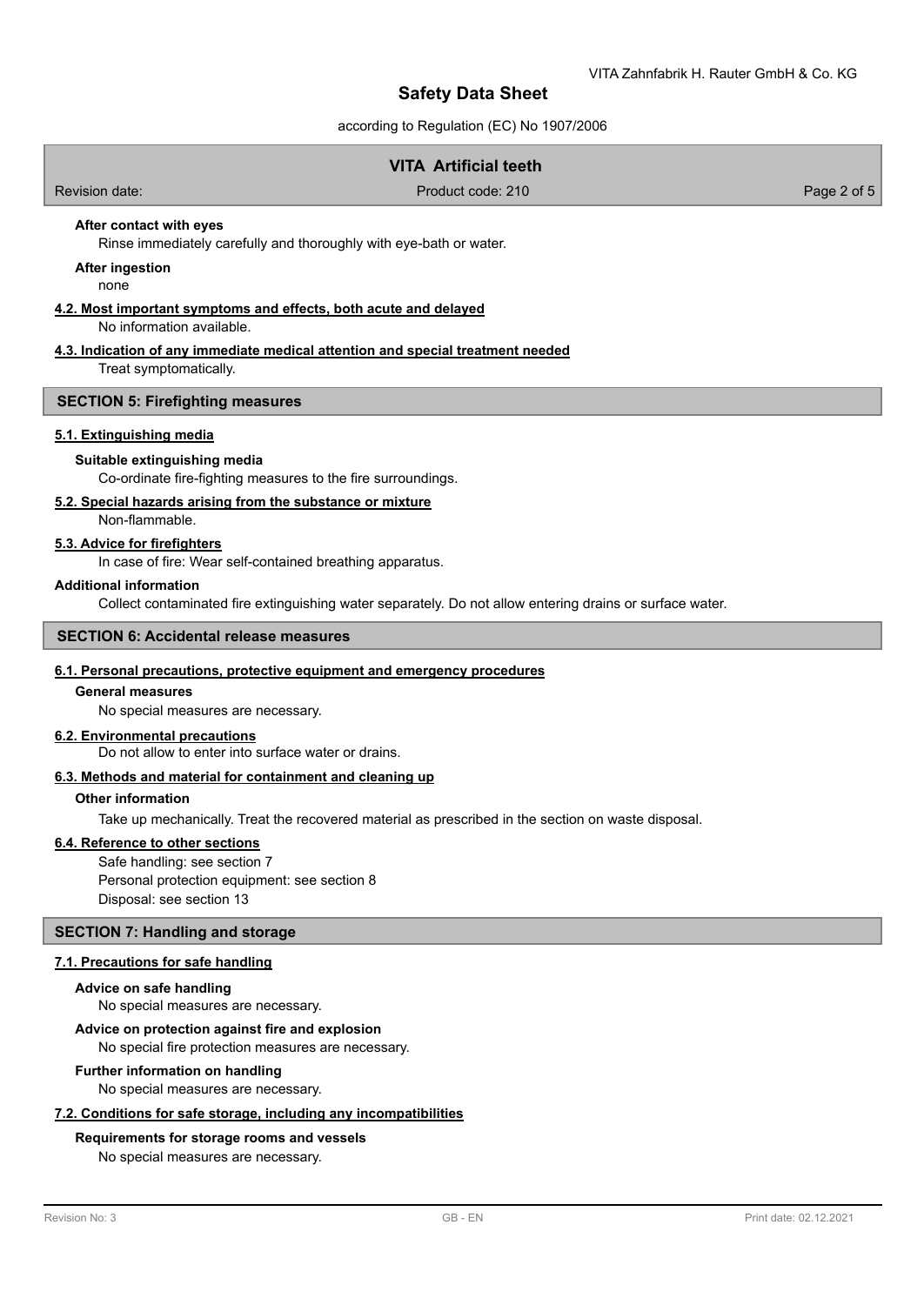according to Regulation (EC) No 1907/2006

# **VITA Artificial teeth**

Revision date: Product code: 210 Product code: 210 Page 3 of 5

# **Hints on joint storage**

No special measures are necessary.

# **7.3. Specific end use(s)**

Auxilary for manufacture of dental products

# **SECTION 8: Exposure controls/personal protection**

### **8.1. Control parameters**

### **8.2. Exposure controls**

### **Appropriate engineering controls**

No special measures are necessary.

### **Protective and hygiene measures**

No special measures are necessary.

### **Eye/face protection**

No special measures are necessary.

### **Hand protection**

When handling with chemical substances, protective gloves must be worn with the CE-label including the four control digits. The quality of the protective gloves resistant to chemicals must be chosen as a function of the specific working place concentration and quantity of hazardous substances. For special purposes, it is recommended to check the resistance to chemicals of the protective gloves mentioned above together with the supplier of these gloves.

### **Skin protection**

No special measures are necessary.

#### **Respiratory protection**

No special measures are necessary.

### **SECTION 9: Physical and chemical properties**

#### **9.1. Information on basic physical and chemical properties**

| Physical state:<br>Colour:                    | solid |                |
|-----------------------------------------------|-------|----------------|
| pH-Value:                                     |       | not determined |
| Changes in the physical state                 |       |                |
| Melting point:                                |       | not determined |
| <b>Flammability</b>                           |       |                |
| Solid/liquid:                                 |       | not determined |
| Gas:                                          |       | not applicable |
| Lower explosion limits:                       |       | not determined |
| Upper explosion limits:                       |       | not determined |
| Self-ignition temperature                     |       |                |
| Solid:                                        |       | not determined |
| Gas:                                          |       | not applicable |
| Decomposition temperature:                    |       | not determined |
| <b>Oxidizing properties</b><br>Not oxidising. |       |                |
| Vapour pressure:<br>(at 50 $^{\circ}$ C)      |       | <=1100 hPa     |
|                                               |       |                |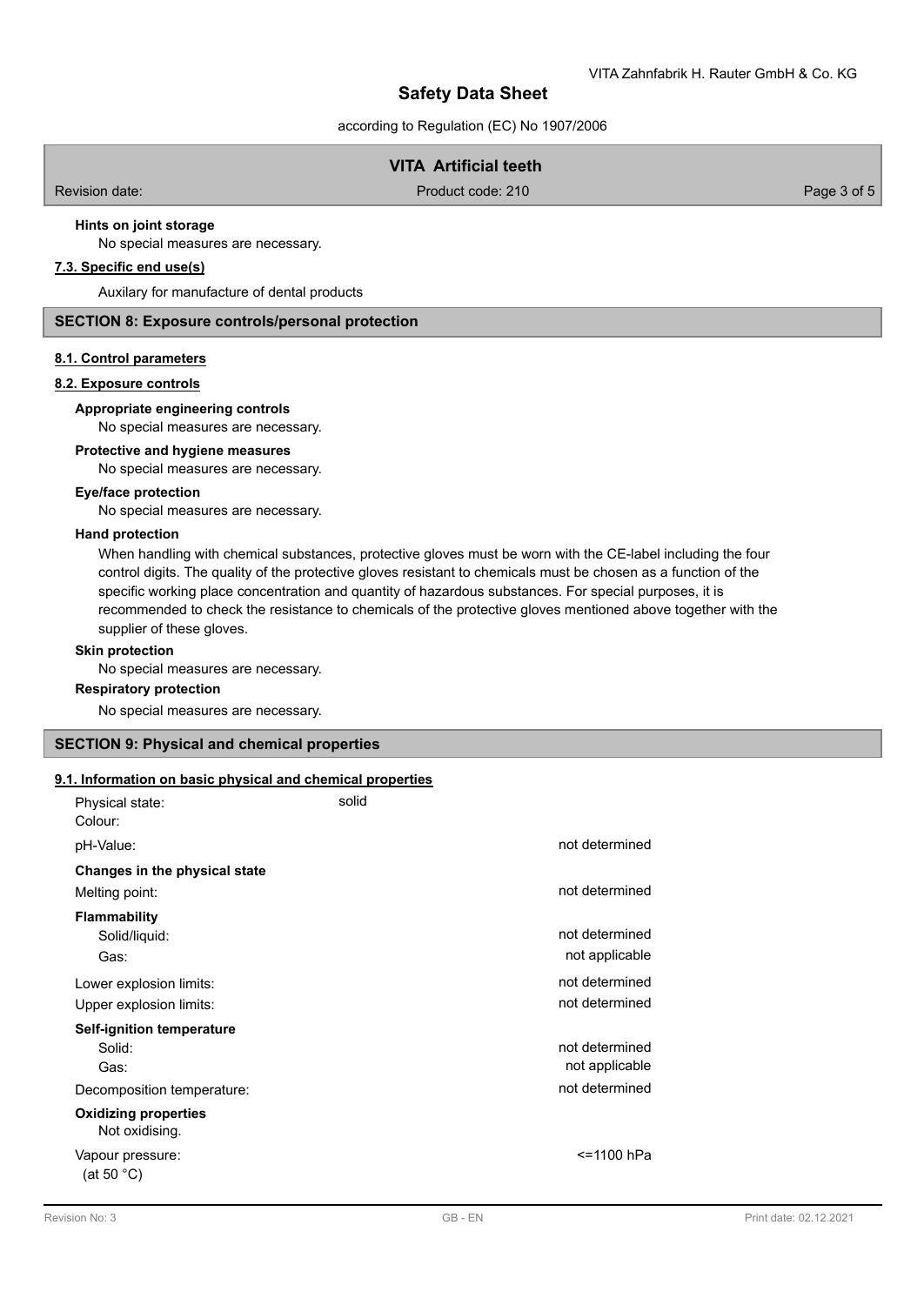# according to Regulation (EC) No 1907/2006

|                                                | <b>VITA Artificial teeth</b> |             |
|------------------------------------------------|------------------------------|-------------|
| Revision date:                                 | Product code: 210            | Page 4 of 5 |
| Density:                                       | not determined               |             |
| Water solubility:                              | <b>No</b>                    |             |
| Solubility in other solvents<br>not determined |                              |             |
| Partition coefficient n-octanol/water:         | not determined               |             |
| Relative vapour density:                       | not determined               |             |
| Evaporation rate:                              | not determined               |             |
| 9.2. Other information                         |                              |             |
| Solid content:                                 | 0,0%                         |             |

# **SECTION 10: Stability and reactivity**

# **10.1. Reactivity**

No hazardous reaction when handled and stored according to provisions.

### **10.2. Chemical stability**

The product is stable under storage at normal ambient temperatures.

## **10.3. Possibility of hazardous reactions**

No known hazardous reactions.

### **10.4. Conditions to avoid**

none

# **10.5. Incompatible materials**

No information available.

# **10.6. Hazardous decomposition products**

No known hazardous decomposition products.

# **SECTION 11: Toxicological information**

### **11.1. Information on hazard classes as defined in Regulation (EC) No 1272/2008**

### **SECTION 12: Ecological information**

### **12.1. Toxicity**

The product is not: Ecotoxic.

# **12.2. Persistence and degradability**

The product has not been tested.

#### **12.3. Bioaccumulative potential**

The product has not been tested.

#### **12.4. Mobility in soil**

The product has not been tested.

## **12.5. Results of PBT and vPvB assessment**

The product has not been tested.

### **12.7. Other adverse effects**

No information available.

## **Further information**

Do not allow to enter into surface water or drains. Do not allow to enter into soil/subsoil.

### **SECTION 13: Disposal considerations**

#### **13.1. Waste treatment methods**